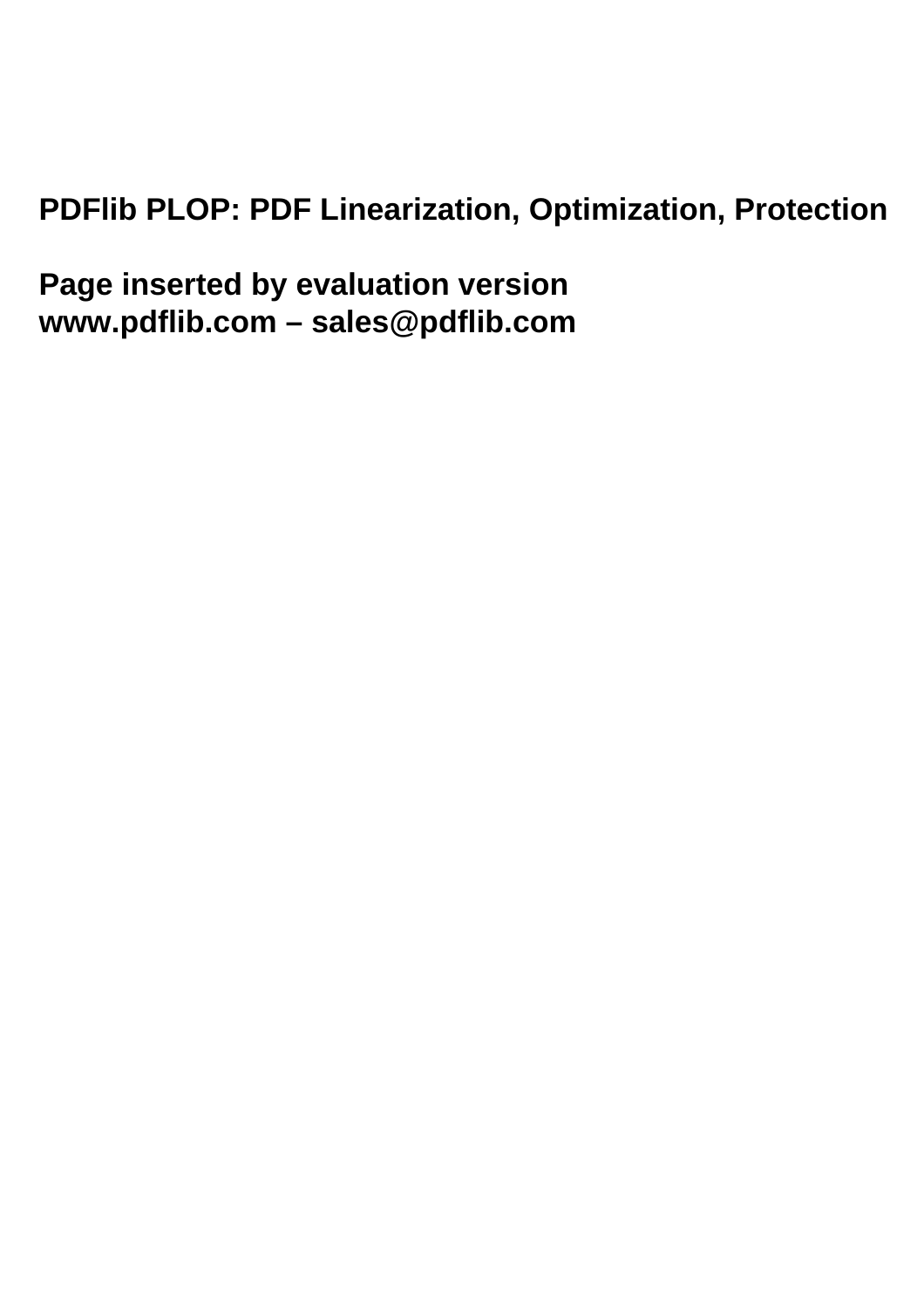

# *Nursing Care for Pregnant Adolescents Kristen S. Montgomery*

Although the physical care of pregnant adolescents is similar to that required by adult women, adolescents have additional unique needs. Adolescents often need more support and extensive teaching during pregnancy and the postpartum. Moreover, adolescents often have fewer life experiences than do adult women, making them less able to cope with the life changes they are experiencing related to pregnancy and birth. Nonjudgmental and developmentally appropriate interactions are essential to the care of pregnant adolescents. This article explores nursing care for the physical, emotional, and educational needs of adolescents during the prenatal, intrapartum, and postpartum periods. JOGNN, 32, 249–257; 2003. DOI: 10.1177/0884217503252191

**Keywords:** Adolescent pregnancy—Nursing care—Reproductive care

Accepted: August 2002

Every year approximately 1 million adolescents become pregnant (Henshaw, 2001). This represents about 10% of all women ages 15 to 18 years and 19% of adolescent females who have ever had sex (Alan Guttmacher Institute [AGI], 2000). Approximately 78% of adolescent pregnancies are unplanned. In 1999, the last year for which complete data are available, there were 484,794 births among adolescents 19 years of age and younger (Henshaw, 2001). About 13% of all U.S. births are to adolescents, and 78% of these occur outside of marriage (AGI, 2000). This article addresses nursing care for adolescents during the reproductive cycle, beginning with their entry into prenatal care through the postpartum.

Adolescence represents a period of intense change for an individual. Developmentally, adolescents are trying to figure out who they are and how they fit into society. As an adolescent matures, parents become less influential and peers become increasingly influential. Peer pressure can be particularly strong. The desire to please others (particularly peers) can influence adolescents to participate in behaviors in which they might normally not be involved. During adolescence, the fallacy of invincibility predominates and is characterized by a belief that "it won't happen to me." In addition, an adolescent's concern about how others view his or her behavior (the "imaginary audience") can contribute to participation in high-risk behaviors. Late childhood and early adolescence also represent the period of time when sexual maturation begins. The combination of these developmental milestones contributes to high pregnancy rates during adolescence (Condon, Donovan, & Corkindale, 2001; Lee, Lee, & Chou, 2001).

# **The Prenatal Period**

# *Entry Into Prenatal Care*

Adolescents begin prenatal care late more often than other age groups (Gortzak-Uzan, Hallak, Press, Katz, & Shoham-Vardi, 2001). Later entry into prenatal care may occur for several reasons. First, the adolescent may not be aware of the signs of pregnancy and therefore may not realize she is pregnant until she has missed several menstrual periods. Second, many adolescents desire to conceal their pregnancies. An adolescent may not want her parents to know she is sexually active or she may not want the father of the baby to know she has conceived.

Previous research has shown that there is a higher rate of abuse among adolescents who become pregnant (Adams & East, 1999; Renker, 2002). An adolescent who is pregnant as a result of sexual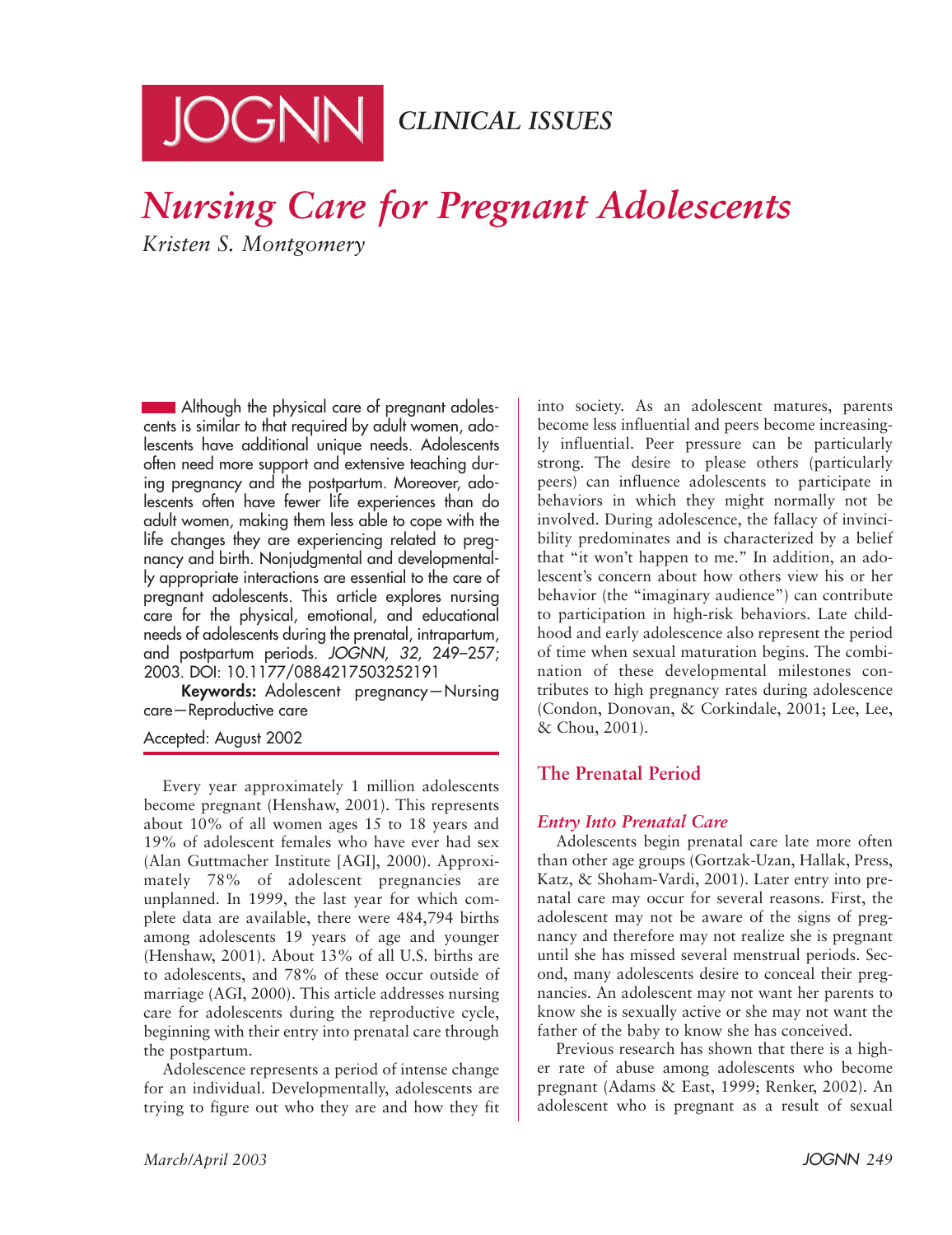abuse or rape may fear for her life if the perpetrator discovers the pregnancy. An adolescent also may fear that she will lose her job or friends, be removed from school or home, or suffer other negative consequences. In addition, she may fear the stigmatization that often occurs among adolescents who become pregnant.

When the pregnancy is unintended, adolescents may experience extreme anguish in deciding what to do. The adolescent may experience guilt, depression, denial, feelings of being trapped, a sense of inadequacy, or just being overwhelmed. Preoccupation with these emotions may contribute to delayed entry into prenatal care (Hart & Fishel, 1998). These factors can also contribute to an adolescent's desire to hide her pregnancy. However, in some instances adolescents do receive positive validation for their pregnancy from peers.

Once an adolescent decides to seek care or is told by someone that she should seek care, she may not know where to go for care or that programs exist for adolescents who cannot afford to pay (Baker, 1996). Adolescents may also find that services are not comprehensive and may lack transportation and child care options (Hart & Fishel, 1998). Information hotlines and Web sites such as http://www.teenadvice.org are ways to provide this information to adolescents.

**Previous research has shown that there** is a higher rate of abuse among adolescents who become pregnant.

Pregnant adolescents who sought prenatal care early were more likely to have adequate family support, were not afraid to tell their parents about the pregnancy, and had more knowledge about pregnancy than those who delayed entry into prenatal care (Lee & Grubbs, 1995). Wiemann, Berenson, Pino, and McCombs (1997) evaluated risk factors for late entry into prenatal care among adolescents younger than 18 years. They found that adolescents who no longer had contact with the father of their baby were 4.2 times as likely as those who maintained contact to enter prenatal care after the 1st trimester. In addition, adolescents without a history of abortion, those who had not used alcohol during the last 30 days, those with only one sex partner in the last 12 months, those with less education, and those who were unemployed were also more likely to initiate prenatal care late (Weimann et al., 1997). It may be that adolescents who perceive themselves as healthy or having less risk might not see as great a need to initiate prenatal care as those who have identifiable risk factors.

Petersen and Alexander (1992) found that more adolescent pregnancies occurred during the end of the school year and that these adolescents tended to seek prenatal care later because fewer resources were available to them during the summer months. It is also likely that when school was not in session, fewer trusted adults were available to talk to about issues such as where to go for care and why prenatal care was important. Stevens-Simon, Roghmann, and McAnarney (1991) found that more adolescents than adults reported early 1st trimester vaginal bleeding that they attributed to menses, which may have contributed to their delay in seeking prenatal care.

# *Pregnant Adolescents' Needs*

*Developmental Needs*. The first prenatal visit represents a monumental step for the pregnant adolescent. Entry into prenatal care represents the beginning of her new life. The adolescent should be praised for beginning prenatal care, particularly if it is in the 1st trimester. The importance of prenatal care and taking care of oneself during pregnancy should be emphasized. Adolescents who have decided to continue a pregnancy will need significant emotional support throughout the pregnancy. Emotional support and prenatal care content must be tailored to the individual adolescent's needs; developmental level; and individual, racial, or cultural preferences (Raines & Morgan, 2000). Drake (1996) reported that careful assessment of an adolescent's developmental level is critical to providing appropriate care during pregnancy and beyond. She noted that because chronological age does not always represent maturity level, additional developmental assessment may be needed.

Early adolescence can be defined as the period between 11 and 15 years (Drake, 1996). Early adolescents are dependent on their families for emotional and physical support and often need assistance with health care decisions. Adolescents in this phase of life are often presentoriented and self-centered. Because of this orientation, it is useful for the nurse to focus on how an adolescent's behaviors influence her health now, rather than placing emphasis on future expectations (Drake, 1996). Simple language and visual representation of concepts can also be useful during this phase. Typically, young adolescents are not seeking to be sexually active; thus, it is important for the nurse to assess for a history of abuse or coercion (Drake, 1996).

Middle adolescence is defined as the period between 14 and 18 years. During middle adolescence, the individual begins developing more abstract thinking and may be able to understand consequences of current behaviors for later outcomes (Drake, 1996). The nurse should anticipate that the pregnant adolescent at this age will have many questions but may be reluctant to ask them due to inadequate or underdeveloped communication skills. Promoting an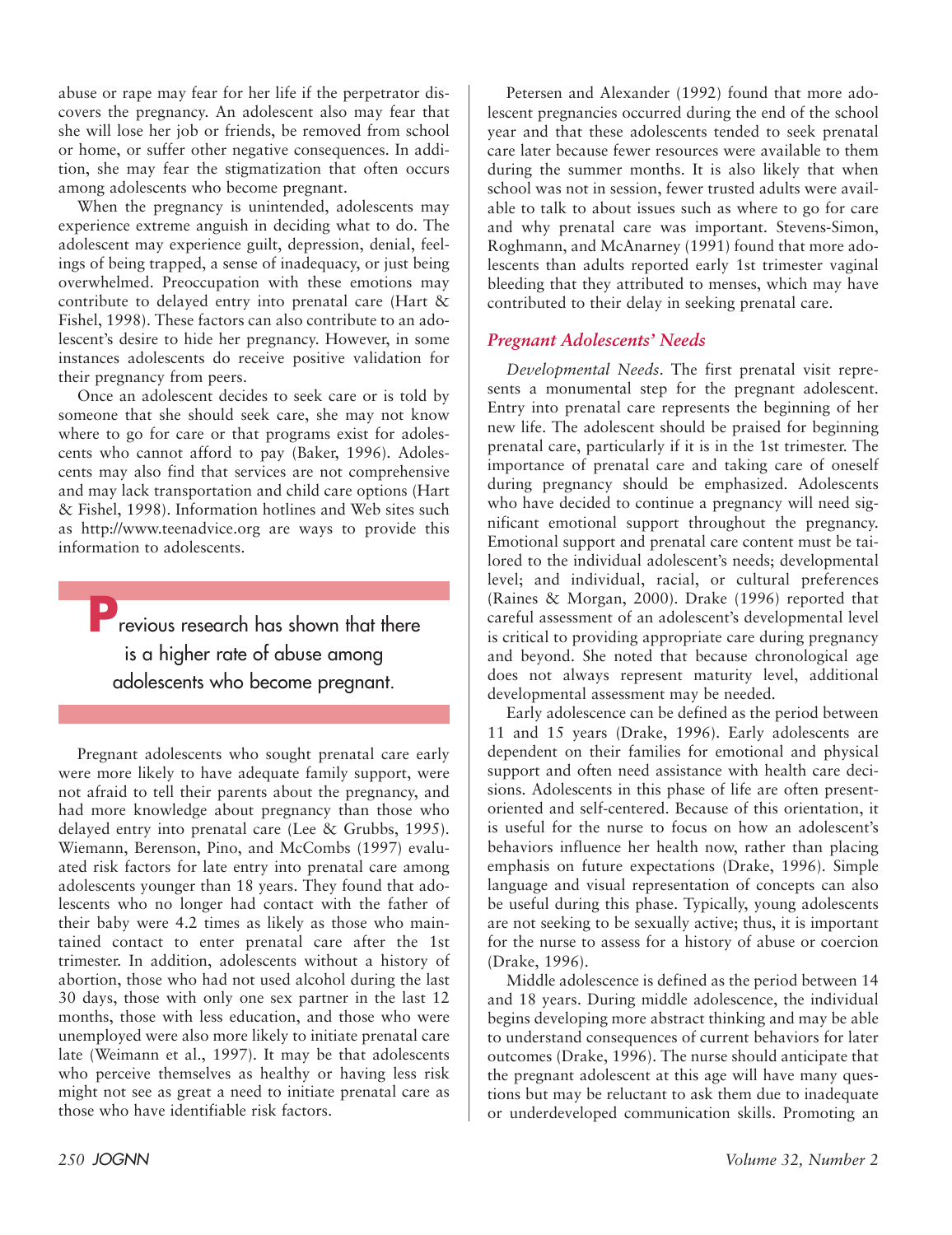environment of trust and caring can encourage the adolescent to ask questions and express concerns she may have.

Late adolescence is defined as 17 to 20 years of age. At this stage, adolescents have usually mastered abstract thinking and are able to understand and predict future consequences of current actions (Drake, 1996). The pregnant adolescent at this stage is more likely to be a capable and active participant in health care decisions.

*Physical Care Needs*. Adolescents' physical care needs during the antepartum are similar to those of adult women. The Centers for Disease Control and Prevention (CDC, 2002) recommends that all adolescents who engage in high-risk behaviors be screened for sexually transmitted infections (especially gonorrhea, syphilis, and Chlamydia) during the 1st trimester and prior to 36 weeks gestation. Pregnant adolescents also should receive a thorough nutritional assessment and follow-up counseling to improve their nutritional intake. The nutritional assessment should include dietary assessment, weight and height evaluation, and laboratory testing. Dietary assessment should include dietary practices and patterns to determine adequacy of food intake and should also include an assessment of the food resources available to the adolescent. Weight and height assessment should determine the adolescent's body mass index and pattern of pregnancy weight gain. A laboratory assessment of hemoglobin and hemocrit to assess for anemia and additional laboratory tests can be used to determine inadequacies in any of the micronutrients or electrolytes (Story & Stang, 2000).

The adolescent should be monitored to ensure that the pregnancy is progressing normally and for any complications that may develop. Adolescents have been found to be at higher risk than adult women for some complications of pregnancy. They are at particular risk for pregnancy-induced hypertension, preeclampsia, and intrauterine growth restriction (Orvos et al., 1999); preterm delivery and low birth weight (Abu-Heija, Ali, & Al-Dakheil, 2002; Gortzak-Uzan et al., 2001; Koniak-Griffin & Turner-Pluta, 2001); and inadequate weight gain (Dubois, Coulombe, Pencharz, Pinsonneault, & Duquette, 1997). Infants born to adolescent mothers have a higher rate of death in the 1st year of life, particularly infants of mothers who are younger than 15 years at the time of delivery (Phipps, Blume, & DeMonner, 2002). Careful monitoring of adolescents for signs and symptoms of problems will assist the health care provider to begin treatment early, with the potential for improved outcomes.

*Educational Needs*. The adolescent's educational needs during the antepartum are often great. The content of prenatal education should be covered slowly and written materials provided for the adolescent to keep as a reference. Early in the prenatal period, adolescents often need information about eating well during pregnancy, normal fetal growth and development, body changes associated with pregnancy, common ailments and how to resolve or treat them safely during pregnancy, and general safety during pregnancy (e.g., seat belt use) (Hart & Fishel, 1998). Depending on the time of the adolescent's entry

**E**motional support and prenatal care content must be tailored to the individual adolescent's needs, developmental level, and individual, racial, or cultural preferences.

into prenatal care, these topics can be covered earliest, with a later focus on labor and delivery, care of the newborn in the first days at home, postpartum care and followup, and expectations for the 1st year of life.

It is important, however, to focus on the adolescent's current needs. If the adolescent has burning questions about labor and delivery or another issue, she may not be able to focus on other content until those issues are resolved. Providing information as it is needed can reinforce learning and reduce anxiety. Whenever possible, written materials should also be provided for reinforcement. Written materials that were developed for adolescents can be especially useful. They should be appropriate for the adolescent's educational level so that the adolescent does not view them as "babyish" or that she is receiving care that is different from that provided to others. Adolescents who participated in a study about prenatal nutrition education noted that they preferred adolescent actresses in electronic or video mechanisms to written materials (Skinner, Carruth, Ezell, & Shaw, 1996).

If the adolescent brings a family member or other support person to prenatal appointments, that person should also be actively involved in the educational process (Roye & Balk, 1997). Including the adolescent's support person demonstrates respect for the adolescent. By participating in the educational process, the support person will be able to provide support and positive reinforcement for the adolescent. Paskiewicz (2001) noted that strengthening the mother-daughter relationship between the adolescent and her mother could add benefit and strengthen negotiation of child care activities, improve communication, and enhance education of infant stimulation and developmental needs. Resources for additional information can also be provided.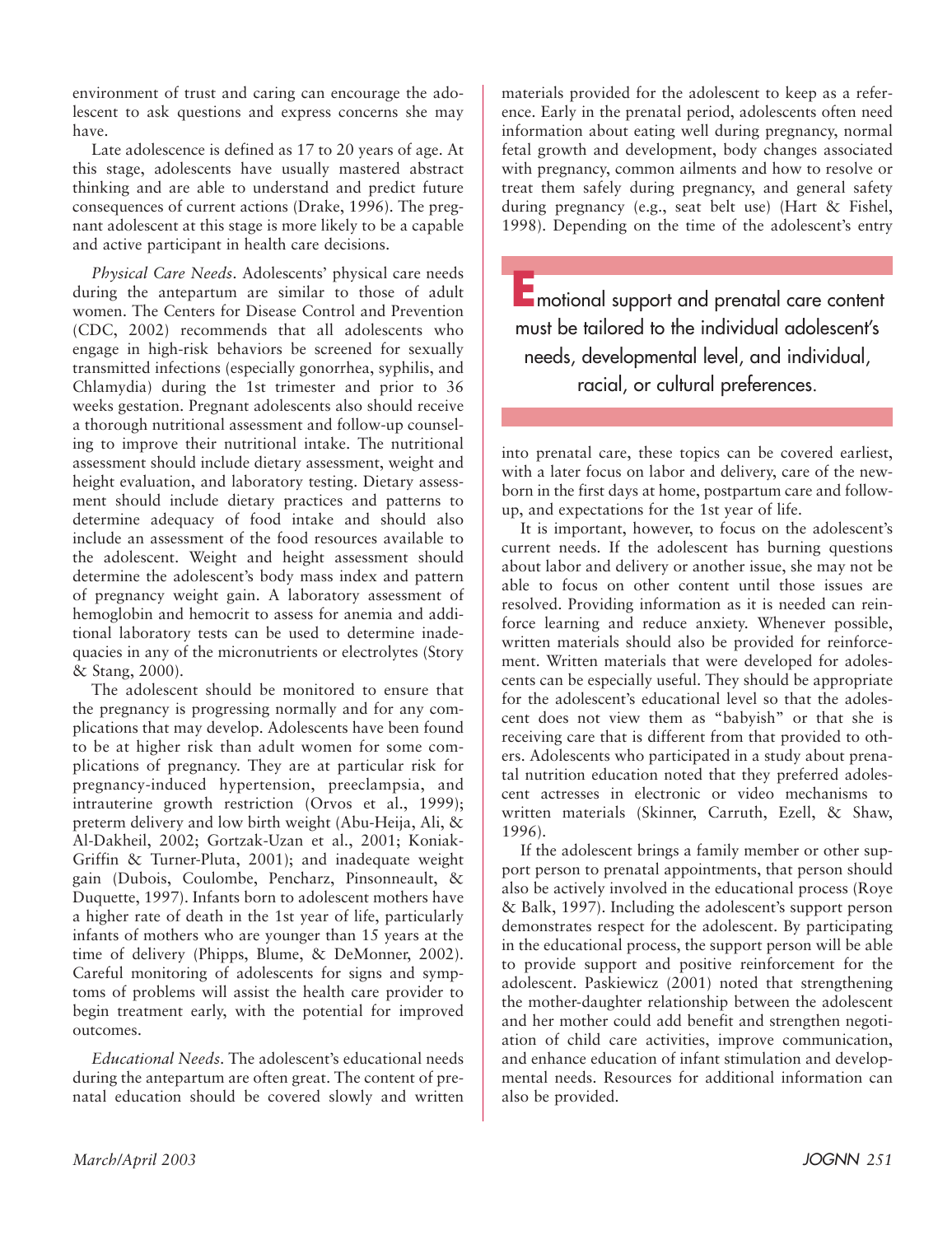#### *Comprehensive Programs*

Roye and Balk (1996, 1997) found that adolescent mothers who participated in a prenatal and parenting program with their own mothers were less likely to drop out of school and had better self-esteem when compared with those not in the program. Similarly, Paskiewicz (2001) found that the mother-daughter relationship was valuable in assisting the pregnant adolescent to care for herself during the pregnancy and postpartum. Paskiewicz recommended that the nursing assessment include an evaluation of this relationship early in the prenatal period to promote the best outcomes.

Koniak-Griffin et al. (2002) examined the effects of an early intervention program for adolescent mothers that included preparation for motherhood classes and individual home visits during pregnancy and through 1 year postpartum. Public health nurses who worked in the county health department made the visits. Participants in this program were mostly Latina (64%) and African American (11%) and were from impoverished backgrounds. Compared to control subjects who received routine follow-up, infants of mothers who participated in this program had fewer total days of hospitalization and episodes of illness during the 1st year of life (Koniak-Griffin et al., 2002). There was also a positive effect on immunization rates. The rate of substance use (alcohol, tobacco, and marijuana) increased from pregnancy through the 1st postpartum year among both groups but was lower among the mothers who participated in the intervention.

Stevens-Simon, Nelligan, and Kelly (2001) conducted a study to determine if adding an intensive home visitation component to a comprehensive adolescent-focused maternity program would prevent child abuse and neglect, which some investigators have found occurs at a higher frequency among adolescent mothers. The study included 171 participants who were considered at high risk for child abuse and neglect. The authors found that adherence to the home visits varied in relation to the support the adolescent mother received from her family and the father of her baby (Stevens-Simon et al., 2001). No significant differences were found in health care utilization, rate of postpartum return to school, repeat pregnancies, or child abuse and neglect. In this sample, the rate of maltreatment rose in conjunction with the predicted risk of the mother.

Olds and Korfmacher (1997) developed a comprehensive home visitation program for low-income, pregnant White women in rural New York. Public health nurses began individualized services in the 2nd trimester and continued through the infant's 2nd birthday. Specific visitation protocols were developed and followed every week until the baby's birth, weekly for the first 6 weeks, twice a month until the 21st postpartum month, and then monthly until the child's 2nd birthday. Prenatal visits focused on behavior changes to improve pregnancy outcomes (nutrition, smoking and substance use cessation, signs and symptoms of pregnancy complications, such as urinary tract infections, sexually transmitted infections, and hypertension). Postnatal visits focused on infant care, such as signs of illness, temperature taking, communication, and motherinfant interaction, including responding to cues, household safety, emotional and cognitive development, and follow-up care. This model was developed as an adjunct to regular prenatal care. Outcomes included decreased maternal smoking, reduced birth of preterm infants, improved birth weight, and decreased child abuse. Because of the success of this model, it is being implemented in a variety of cities across the United States.

Another model program, developed by Koniak-Griffin, Mathenge, Anderson, and Verzemnieks (1999), focused on early intervention with pregnant Latina and African American adolescents. This program also included home visits by public health nurses and preparation-for-motherhood classes that began late in pregnancy and continued until the child's 1st birthday. Seventeen home visits were included, and each typically lasted 2 to 2.5 hours. The public health nurses focused on self-care during pregnancy, use of health care services, signs and symptoms of preterm labor and other complications, reduction of substance abuse, emotional support, anticipatory guidance for maternal role development transitions after the birth, and planning for school completion (Koniak-Griffin et al., 1999). Postpartum visits focused on infant care, selfcare, and family planning. Nursing interventions addressed effective communication and problem-solving skills and life planning. Adolescent mothers who participated in this program had decreased total hospital days for infants following discharge, improved immunization rates, and improved maternal educational status when compared with control group mothers. Although each of these model programs has been successful in the sample population, Koniak-Griffin and Turner-Pluta (2001) warned that further research is necessary before widespread implementation occurs, including multisite replication with varying ethnic and racial groups and comprehensive, long-term follow-up.

# *Nursing Response to Social Risks Common in Pregnant Adolescents*

Pregnant adolescents experience higher rates of certain social problems when compared with older women. Two of the most significant problems are domestic violence and substance abuse.

*Domestic Violence*. Renker (2002) interviewed 40 pregnant adolescents regarding their abuse experiences the year before and during their current pregnancy. Themes that emerged from these qualitative interviews included seeking safety, losing faith in authorities designed to protect them, substance abuse concerns, developmental progression, suicide attempts, and changing and temporary relationships (Renker, 2002). Because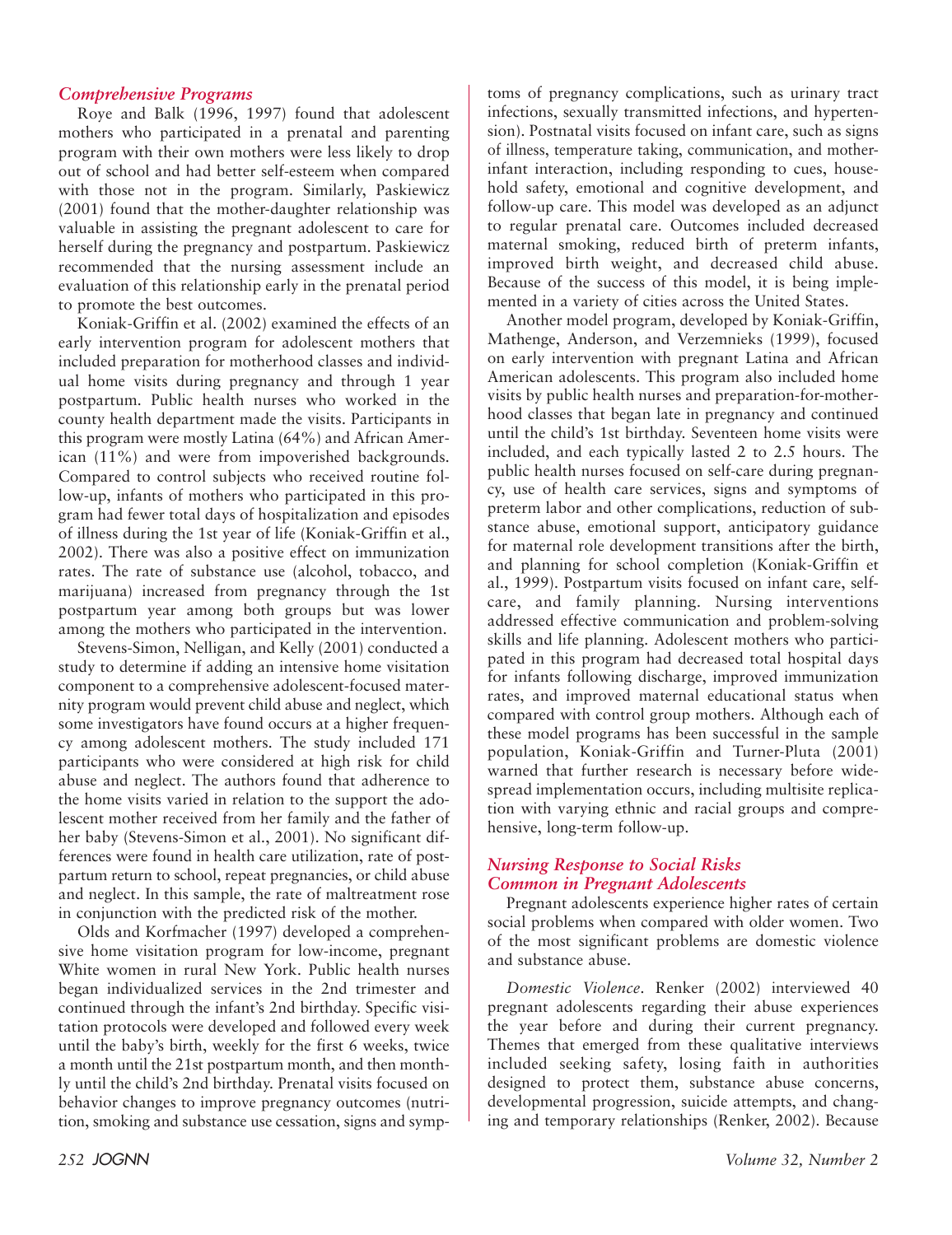abuse rates were found to be elevated in the adolescent population, Renker recommended routine screening for abuse during prenatal care that includes questions about past pregnancies and multiple perpetrators. She also recommended that a developmental framework be used when planning safety and advocacy interventions for the adolescent who is experiencing abuse.

Physical abuse during adolescent pregnancy can result in complications for both the mother and the fetus/infant (Renker, 2002). Infants born to mothers abused during pregnancy often weigh less than average and may be classified as low birth weight. Pregnant adolescents who are experiencing abuse are more likely to abuse substances, receive inadequate prenatal care, and have lower pregnancy weight gain when compared with those who are not abused (Campbell, Poland, Waller, & Ager, 1992; Curry, Doyle, & Gilhooley, 1998; Gazmararian et al., 2000; McFarlane, Parker, & Soeken, 1996; Renker, 1999).

*Substance Abuse*. The Office of Technology Assessment (1991) listed drug and alcohol abuse, anxiety, depression, self-esteem problems, rebelliousness, and suicide as significant problems among pregnant adolescents. Pregnant adolescents who experienced violence were more likely to use cigarettes, alcohol, and illicit drugs when compared with those who did not experience violence (Martin, Clark, Lynch, Kupper, & Cilenti, 1999; Quinlivan & Evans, 2001). Substance use during pregnancy can contribute to low birth weight and prematurity as well (Kelly et al., 2002).

For pregnant adolescents who smoke, various programs can be recommended. Albrecht, Higgins, and Lebow (2000) found that pregnant adolescents who participated in a Teen FreshStart program or Teen FreshStart with Buddy program had higher knowledge levels when compared with a control group who received standard care. In this study, adolescents with greater knowledge postintervention and greater increases in knowledge quit smoking at higher rates than those with less knowledge. Higgins, Alessi, and Dantona (2002) found that voucher-based incentives were a promising intervention for substanceabusing adolescents and recently postpartum women.

Because of these social risks to pregnant adolescents, social service follow-up is commonly needed. Family problems and housing needs may also warrant close follow-up by a social worker. Many comprehensive adolescent pregnancy clinics provide nutritional and social services on site. Ideally, the same social worker can continue followup through the postpartum year as well.

# **The Intrapartum Period**

Adolescents may enter the intrapartum period wellprepared for labor and birth or not prepared at all. Preparation most often depends on the time of entry into prenatal care. Adolescents who began prenatal care earlier are more likely to have had ample opportunity to absorb information related to labor and birth. In addition, the more prenatal care visits they have attended, the more likely it is that they received some content related to labor and birth. Prenatal care attendance also increases the likelihood that they were encouraged to attend childbirth classes. Attendance at childbirth classes, although not as common among adolescents, greatly enhances a woman's ability to cope with labor and significantly increases her knowledge of what to expect during the birth process.

#### *Physical Needs During the Intrapartum Period*

The physical needs of the adolescent in labor are similar to the needs of adult women (Treffers, Olukoya, Ferguson, & Liljestrand, 2001). From a physical perspective, adolescents are mostly healthy and may be in better physical shape than many adult women. Additionally, because of their youth, adolescents may also be more flexible physically and may have fewer stereotypes of what labor and delivery should be like. Because of their increased physical condition and youth, they may have better stamina for pushing and may be able to assume various positions that facilitate birth. Although these characteristics emphasize the positive aspects of an adolescent's youth, adolescents may also be more modest, which can interfere with birth. Very young adolescents, particularly those 15 years or younger, may be at risk for cephalopelvic disproportion because of their immature body structure, making cesarean delivery necessary; however, older adolescents are generally at less risk than adult women (Ambadekar, Khandait, Zodpey, Kasturwar, & Vasudeo, 1999; Pavlova-Greenfield, Sutija, & Gudavalli, 2000). Because adolescents have less life experience, they may also have fewer resources to cope with labor and delivery. Many adolescents do not tolerate pain well and may need anesthesia and analgesia. They may not be able to concentrate or may not wish to concentrate on breathing or relaxation techniques as many of them have grown up within a generation of convenience and expect instant gratification of their (pain management) needs. Active labor is not the time to explore these issues; pain control and adequate maternal coping with labor are necessary to promote positive maternal and fetal outcomes. Maternal-infant attachment may also be facilitated by a positive birth experience (Mercer, 1985; Walker & Montgomery, 1994).

#### *Emotional and Educational Needs During the Intrapartum Period*

Adolescents have many emotional needs during the intrapartum period (Treffers et al., 2001). Adolescents may have an intense fear of pain and worry about how they will manage life after the baby arrives. Because many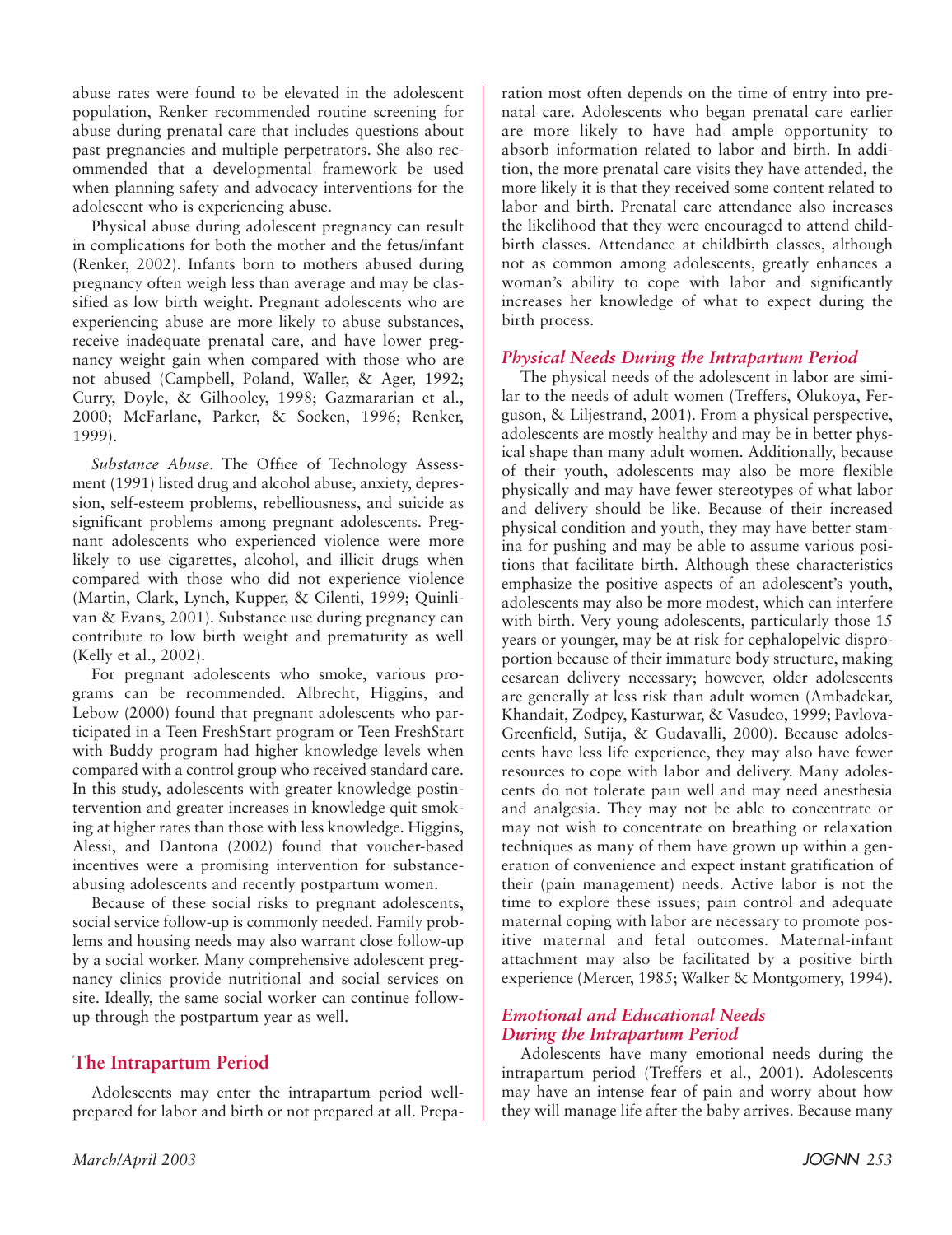adolescents are not future oriented, they may not have addressed these issues previously. Adolescents may also fear needles, the hospital environment, "splitting open" during the birth, and medical personnel. These issues can be further intensified if the adolescent does not have a support person present or if a present support person is inadequate.

Many adolescents have supportive mothers or other female relatives who can help them through the birth process. However, a number of adolescents rely on boyfriends or the father of the baby, who is often young and inexperienced. The partner who is present to provide emotional support may be ill-prepared for this role unless specific structured information was given or formal child-

**The adolescent mother needs to have** the knowledge and skills to care for her own newborn, even if the grandmother will be an active caregiver.

birth classes were taken. Both of these options are relatively infrequent for most adolescent couples.

The nurse can provide instruction to the support person who is present and can help by setting a positive example that includes providing emotional support to the mother. Any instruction given to a support person for the first time during labor needs to be specific and concrete, as they are often anxious themselves and may not be able to comprehend detailed information. Instruction to an inexperienced support person can include statements like "help her to sit up/turn on her side/go to the bathroom" or "here is a cool cloth for her forehead." Statements such as these are clear and provide specific direction so the individual does not need to think about how to get something done or where to look for materials. Individuals not familiar with hospital environments are often confused and fear that they might disturb the delicate order of the setting. Thus, they may need direction to complete simple tasks. If the nurse assumes most of the physical care related to the laboring adolescent, the support person has more time available to attend to the mother's emotional needs. The nurse should also continue to provide emotional care to the adolescent and her support person.

Fear of the labor and birth process can be alleviated to some extent by providing the adolescent with brief and simple descriptions of what to expect and what is happening. If there is time during admission to the labor and delivery unit, the adolescent should be given an overview of what to expect during the birth process. Providing this information early will allow the adolescent to assimilate the content and will help her to know what is happening during the process. The nurse will be more likely to have the adolescent's full attention prior to active labor. In addition, providing information early will set the stage to build a trusting relationship and keep anxiety levels low. However, the nurse should keep in mind that the adolescent and her support person will need frequent reminders of what will happen next. Labor and delivery is a time of heightened anxiety, and it is likely that instructions will be forgotten over the course of time.

Adolescents, as well as adult women, should be told everything that is happening to them *before* it actually happens. Even in the event of an emergency, the adolescent needs to be kept informed of her health status. Although this is not completely the nurse's responsibility, the nurse can set a positive example for other health care providers. For example, the adolescent needs to be told before she has an internal examination that it will be done. Often the physician communicates this information to the nurse but not to the patient. In instances such as these, the nurse can communicate this information to the patient. Communicating in this way can help set the stage for open communication among all health care providers and the patient for the remainder of the adolescent's labor and delivery experience.

# **The Postpartum Period**

Like the intrapartum period, the postpartum period is often overwhelming for the new adolescent mother. Many adult mothers are overwhelmed with this life transition; thus, adolescents are at particular risk during this time period as they have fewer resources and life experiences to cope with stressful life periods. They may also have less experience caring for or being around infants and young children.

#### *Physical Needs During the Postpartum*

The physical needs of the postpartum adolescent are similar to those of adult women. The young adolescent may have a more extensive episiotomy or tear and will need appropriate relief measures. However, because of her youth, the adolescent may experience a quicker recovery and healing time.

#### *Emotional Needs During the Postpartum*

The emotional needs of a postpartum adolescent can be significant. The adolescent will need general emotional support for her new role as any new mother does, but adolescents generally have additional needs. These needs include addressing potential family conflicts related to the birth and who will assume care of the child, return to school, finances, child care while the adolescent mother works/attends school, and similar issues. The adolescent should be supported as she explores these issues in the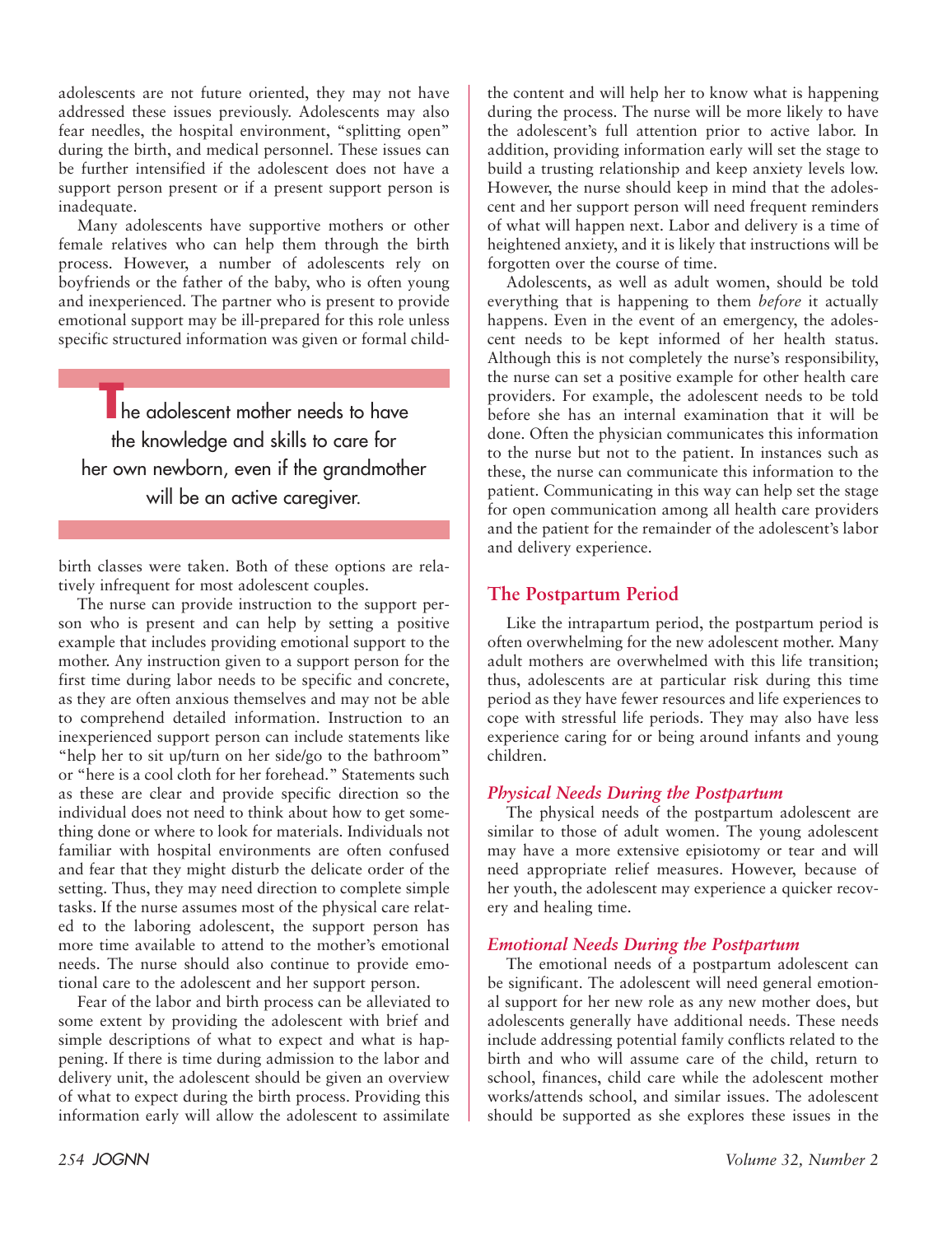early postpartum period. Resolution of such conflicts and an initial plan will benefit all involved. The family is an extremely important source of financial and emotional support for the adolescent mother, and every effort should be made to preserve a healthy family environment, as few adolescent mothers will be able to survive without familial support and resources (Roye & Balk, 1997).

In addition to potential family issues, the adolescent may be overwhelmed with her new responsibilities. Offering encouragement and support will help the adolescent assume her maternal role. Simple instructions and opportunities to practice caring for her newborn can help her to learn these new responsibilities. Resources for additional sources of support are also needed. New mother support groups, adolescent mother support groups, and breastfeeding support groups can be especially useful. Helping the adolescent set realistic goals for the future and successfully integrate the newborn into her life can make a tremendous difference in ensuring the adolescent has a successful transition to motherhood (Condon et al., 2001).

# *Postpartum Teaching Needs for the New Adolescent Mother*

Despite the fact that they have given birth, adolescents may still not have a clear understanding of reproductive processes. Knowledge of anatomy and physiology is often vague, and the adolescent mother may need clarity to understand how to care for herself appropriately during the postpartum period. She will need simple instructions, and diagrams may be useful to illustrate points, especially for episiotomy care and Kegel exercises. Because this is often a stressful and overwhelming experience for the adolescent, the nurse should plan to repeat instructions often and reinforce content during the adolescent's postpartum hospital stay. Adolescents who receive extensive prenatal instruction may retain some knowledge, but will certainly need reminders and reinforcement teaching. Ample opportunity to practice new skills (e.g., diapering, feeding) is essential.

The nurse should not assume caregiving for the infant, nor should the nurse allow the newborn's grandmother to assume full responsibility (American Academy of Pediatrics [AAP], 2001). The adolescent mother needs to have the knowledge and skills to care for her own newborn even if the grandmother will be an active caregiver (AAP, 2001). At times it can be a delicate balance between what the grandmother and the new mother wish. One must be careful not to let an overbearing grandparent "take over" care of the newborn, which can result in feelings of inadequacy and unimportance in the adolescent mother. For adolescents who are not able to care for their infants because of these types of situations, an additional pregnancy often follows in hopes that she will be able to care for the next baby (East & Felice, 1996). Successive pregnancies without adequate spacing can predispose the adolescent mother to a multitude of physiological and social complications. Although in some cultures it is the expectation by both the adolescent mother and the grandmother that the grandmother will initially assume care for the newborn, it is important that there is consensus on this issue and that the adolescent is supported at this stressful time. However, even if the grandmother will provide this initial care, the adolescent mother must have knowledge of how to care for her newborn before being discharged from the hospital (NAACOG/AWHONN, 1991).

# **Summary**

Physical care of the pregnant and postpartum adolescent is similar to that of adult women. However, adolescents often need additional support and teaching during pregnancy and the postpartum. Adolescents may have fewer life experiences than adult women, making them less able to cope with the life changes they are going through related to pregnancy and birth. Nonjudgmental care and simple instructions are essential to caring for the pregnant adolescent during the reproductive cycle.

#### *RESOURCES FOR ADDITIONAL INFORMATION*

- Hofferth, S. L., Reid, L., & Mott, F. L. (2001). The effects of early childbearing on schooling over time. *Family Planning Perspectives*, *33*, 259-267.
- Jimenez, M. A., Martin, A. R., & Garcia, J. R. (2000). Comparing the biological and psychosocial risks of pregnancy between groups of adolescents and adults. *European Journal of Epidemiology*, *16*, 527-532.
- O'Sullivan, A. L. (1999). Adolescent pregnancy and parenting. In J. J. Fitzpatrick & K. S. Montgomery (Eds.), *Maternal child health nursing research digest*. New York: Springer.
- Story, M., & Stang, J. (Eds.). (2000). *Nutrition and the pregnant adolescent: A practical reference guide.* Minneapolis: Center for Leadership, Education, & Training in Maternal and Child Nutrition, Public Health Nutrition, Division of Epidemiology, School of Public Health, University of Minnesota. Retrieved from http://www.epi.umn.edu/let/ nmpabook.html
- Swan, L. L., & Apgar, B. S. (1995). Preconceptual obstetric risk assessment and health promotion. *American Family Physician*, *51*, 1875-1885, 1888-1890.

#### *WEB SITES*

- Minnesota Organization on Adolescent Pregnancy Prevention and Parenting: http://www.moapp.org
- National Organization on Adolescent Pregnancy, Parenting, and Prevention: http://www.noapp.org
- Resource Center for Adolescent Pregnancy Prevention: http:// www.etr.org/recapp/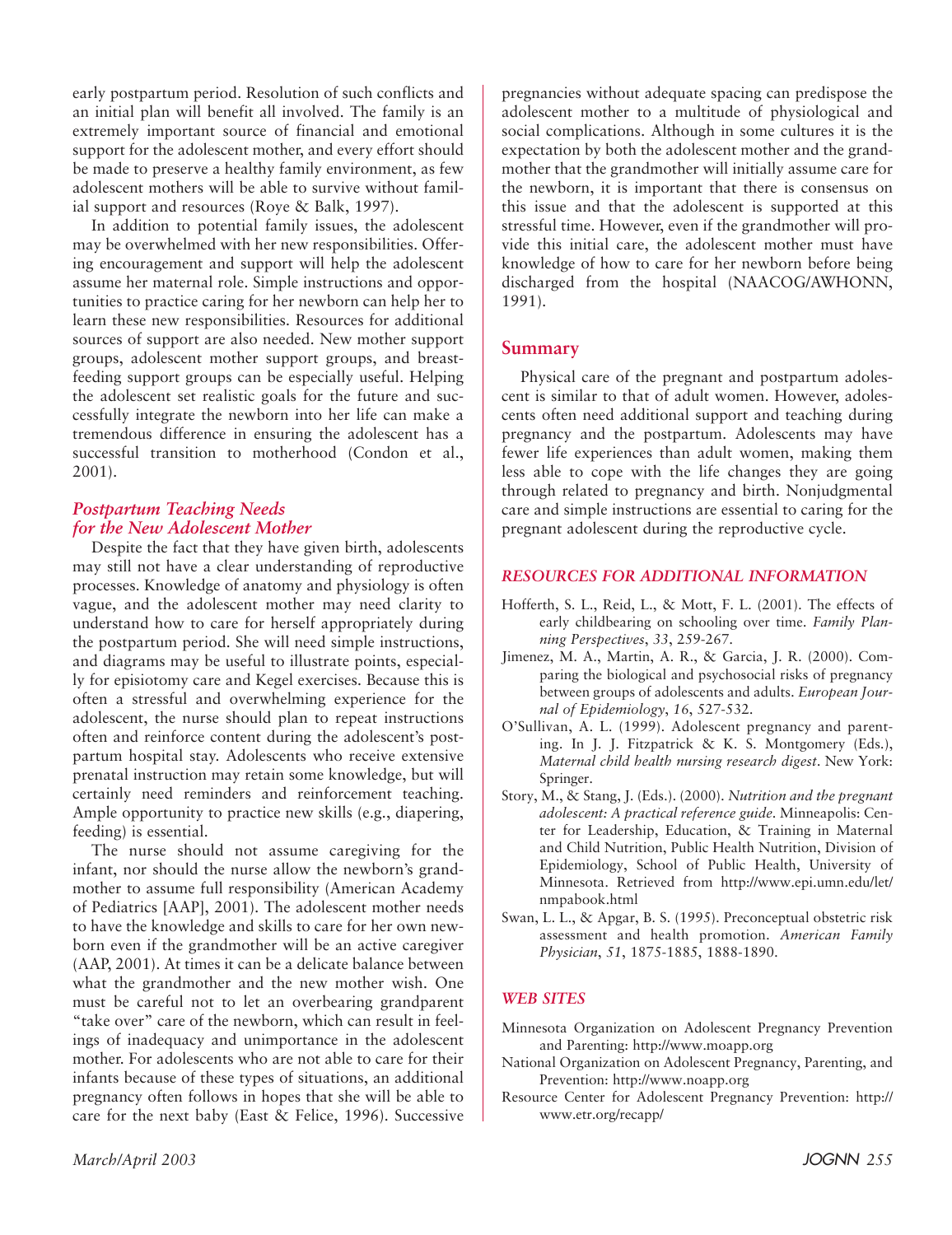#### *REFERENCES*

- Abu-Heija, A., Ali, A. M., & Al-Dakheil, S. (2002). Obstetrics and perinatal outcome of adolescent nulliparous pregnant women. *Gynecologic and Obstetric Investigation*, *53*, 90- 92.
- Adams, J. A., & East, P. L. (1999). Past physical abuse is significantly correlated with pregnancy as an adolescent. *Journal of Pediatric and Adolescent Gynecology*, *12*, 133-138.
- Alan Guttmacher Institute. (2000). Facts in brief: Teen sex and pregnancy. Retrieved from http://www.agi-usa.org/pubs/ fb\_teen\_sex.html
- Albrecht, S. A., Higgins, L. W., & Lebow, H. (2000). Knowledge about the deleterious effects of smoking and its relationship to smoking cessation among pregnant adolescents. *Adolescence*, *35*, 709-716.
- Ambadekar, N. N., Khandait, D. W., Zodpey, S. P., Kasturwar, N. B., & Vasudeo, N. D. (1999). Teenage pregnancy outcome: A record based study. *Indian Journal of Medical Science*, *53*, 14-17.
- American Academy of Pediatrics Committee on Adolescence and Committee on Early Childhood, Adoption, and Dependent Care. (2001). Care of adolescent parents and their children. Policy statement RE0020. *Pediatrics*, *107*, 429-434. Retrieved from http://www.aap.org/policy/re0020. html
- Baker, T. J. (1996). Factors related to the initiation of prenatal care in the adolescent nullipara. *Nurse Practitioner*, *21*(2), 26-42.
- Campbell, J. C., Poland, J. L., Waller, J. B., & Ager, J. (1992). Correlates of battering during pregnancy. *Nursing Research*, *38*, 18-24.
- Centers for Disease Control and Prevention. (2002). Sexually transmitted diseases treatment guidelines 2002. *Morbidity & Mortality Weekly Reports*, *51*(RR-6), 5-7.
- Condon, J. T., Donovan, J., & Corkindale, C. J. (2001). Australian adolescents' attitudes and beliefs concerning pregnancy, childbirth and parenthood: The development, psychometric testing and results of a new scale. *Journal of Adolescence*, *24*, 729-742.
- Curry, M. A., Doyle, B. A., & Gilhooley, J. (1998). Abuse among pregnant adolescents: Differences by developmental age. *MCN: American Journal of Maternal Child Nursing*, *23*, 144-150.
- Drake, P. (1996). Addressing developmental needs of pregnant adolescents. *Journal of Obstetric*, *Gynecologic*, *and Neonatal Nursing*, *25*, 518-524.
- Dubois, S., Coulombe, C., Pencharz, P., Pinsonneault, O., & Duquette, M. P. (1997). Ability of the Higgins Nutritional Intervention Program to improve adolescent pregnancy outcome. *Journal of the American Dietetic Association*, *97*, 871-878.
- East, P. L., & Felice, M. E. (1996). *Adolescent pregnancy and parenting: Findings from a racially diverse sample*. Mahwah, NJ: Lawrence Erlbaum.
- Gazmararian, J. A., Petersen, R., Spitz, A. M., Goodwin, M. M., Saltzman, L. E., & Marks, J. S. (2000). Violence and reproductive health: Current knowledge and future directions. *Maternal Child Health Journal*, *4*(2), 79-83.
- Gortzak-Uzan, L., Hallak, M., Press, F., Katz, M., & Shoham-Vardi, I. (2001). Teenage pregnancy: Risk factors for adverse perinatal outcome. *Journal of Maternal Fetal Medicine*, *10*, 393-397.
- Hart, A. L., & Fishel, A. H. (1998). Intervening with teen mothers: A case study. *Journal of the American Psychiatric Nurses Association*, *4*, 18-23.
- Henshaw, S. K. (2001). U.S. teenage pregnancy statistics with comparative statistics for women aged 20-24. The Alan Guttmacher Institute. Retrieved from http://www.agi-usa. org/pubs/teen\_preg.pdf
- Higgins, S. T., Alessi, S. M., & Dantona, R. L. (2002). Voucherbased incentives. A substance abuse treatment innovation. *Addictions & Behavior*, *27*, 887-910.
- Kelly, R. H., Russo, J., Holt, V. L., Danielsen, B. H., Zatzick, D. F., Walker, E., et al. (2002). Psychiatric and substance use disorders as risk factors for low birth weight and preterm delivery. *Obstetrics & Gynecology*, *100*, 297-304.
- Koniak-Griffin, D., Anderson, N. L., Brecht, M. L., Verzemnieks, I., Lesser, J., & Kim, S. (2002). Public health nursing care for adolescent mothers: Impact on infant health and selected maternal outcomes at 1 year postbirth. *Journal of Adolescent Health*, *30*, 44-54.
- Koniak-Griffin, D., Mathenge, C., Anderson, N. L. R., & Verzemnieks, I. (1999). An early intervention program for adolescent mothers: A nursing demonstration project. *Journal of Obstetric*, *Gynecologic*, *and Neonatal Nursing*, *28*, 51-59.
- Koniak-Griffin, D., & Turner-Pluta, C. (2001). Health risks and psychosocial outcomes of early childbearing: A review of the literature. *Journal of Perinatal and Neonatal Nursing*, *15*(2), 1-17.
- Lee, M. C., Lee, S. H., & Chou, M. C. (2001). Association of risk-taking behaviors with adolescent childbearing. *Journal of the Formosa Medicine Association*, *100*, 533-538.
- Lee, S., & Grubbs, L. (1995). Pregnant teenagers' reasons for seeking or delaying prenatal care. *Clinical Nursing Research*, *4*, 38-49.
- Martin, S. L., Clark, K. A., Lynch, S. R., Kupper, L. L., & Cilenti, D. (1999). Violence in the lives of pregnant teenage women: Associations with multiple substance use. *American Journal of Drug and Alcohol Abuse*, *25*, 425-440.
- McFarlane, J., Parker, B., & Soeken, K. (1996). Abuse during pregnancy: Associations with maternal health and infant birth weight. *Nursing Research*, *42*, 37-42.
- Mercer, R. T. (1985). Relationship of the birth experience to later mothering behaviors. *Journal of Nurse-Midwifery*, *30*, 204-210.
- Nurses' Association of the American College of Obstetricians and Gynecologists. (1991). *Standards for the nursing care of women and newborns* (4th ed.). Washington, DC: NAACOG.
- Office of Technology Assessment, U.S. Congress. (1991). Pregnancy and parenting: Prevention and services. In *Adolescent health: Vol. 2 Background and effectiveness of selected prevention and treatment services* (pp. 325-427). Washington, DC: Author.
- Olds, D., & Korfmacher, J. (1997). The evolution of a program of research on prenatal and early childhood home visita-